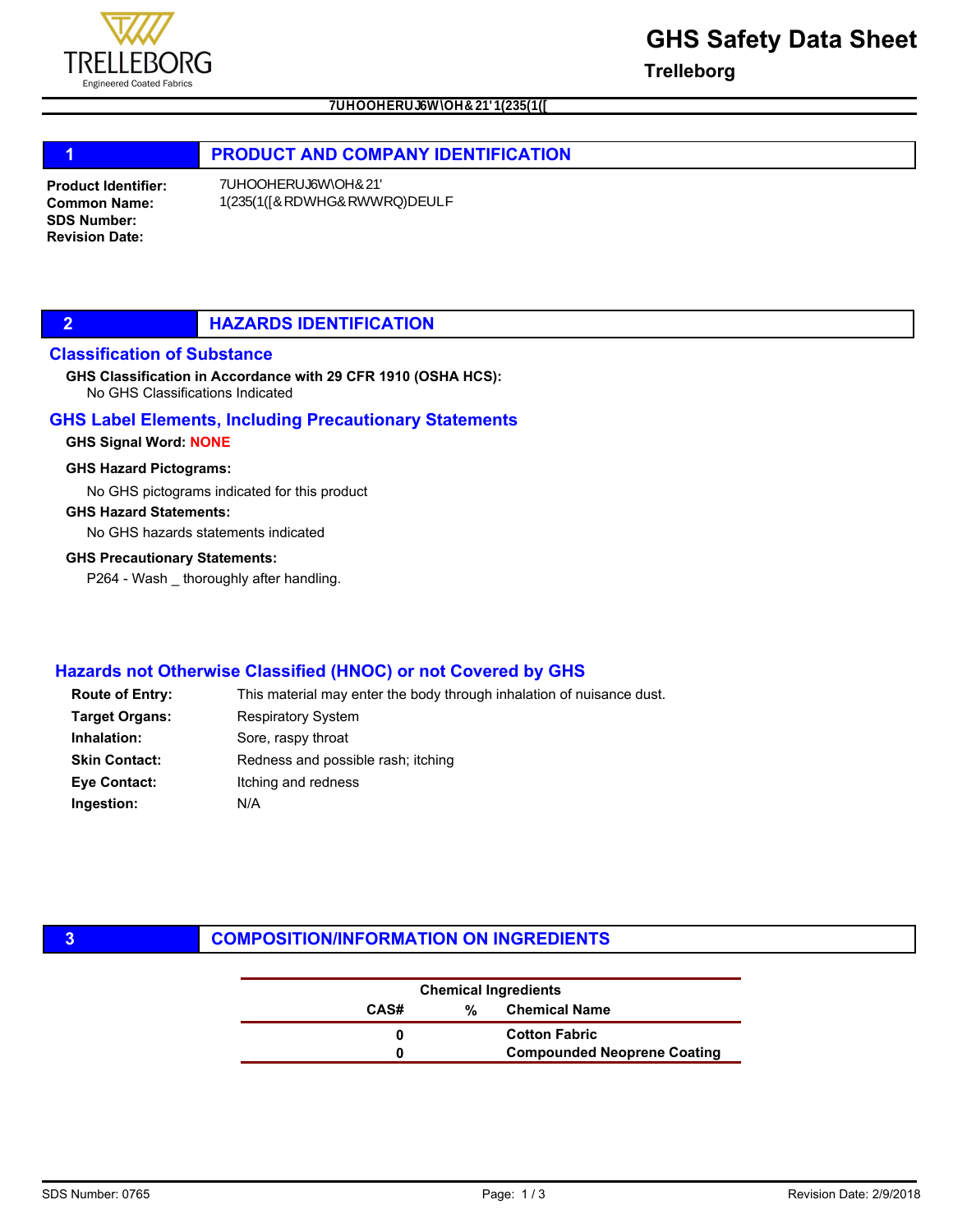# 4 FIRST AID MEASURES

Inhalation: Remove person to fresh air. If condition persists, seek medical attention. Skin Contact: Rinse with copious quantities of cool water. If rash or itching persists, seek medical attention. Eye Contact: Rinse with water. Do not rub eyes. Seek medical attention. Ingestion: Not applicable.

# **5 FIRE FIGHTING MEASURES**

Flash Point (Method Used): >250 C by TOC Flammable Limits

LEL: N/A UEL: N/A

Extinguishing Media: Water, carbon dioxide, or dry chemical

Special Fire Fighting Procedures: Thermal decomposiiton of fiber coating may produce an irritating mixture of smoke and fumes.

Unusual Fire and Explosion Hazards: None

# **6 ACCIDENTAL RELEASE MEASURES**

Material is a solid in roll form. If accidently released, rewind material back onto roll.

|                                                              | <b>HANDLING AND STORAGE</b>                                                                                                                                                 |
|--------------------------------------------------------------|-----------------------------------------------------------------------------------------------------------------------------------------------------------------------------|
| <b>Handling Precautions:</b><br><b>Storage Requirements:</b> | Use adequate material handling equipment.<br>Store in dry place. Use may be at temperature extremes based on product data, but storage should be<br>at ambient temperature. |
|                                                              | <b>EXPOSURE CONTROLS/PERSONAL PROTECTION</b>                                                                                                                                |
| <b>Engineering Controls:</b>                                 | Local exhaust: dust collection                                                                                                                                              |

Safety glasses; cotton gloves; long sleeve clothing

Equipment:

Wash thoroughly with soap and water after handling

| 9                                      | <b>PHYSICAL AND CHEMICAL PROPERTIES</b> |                                      |            |
|----------------------------------------|-----------------------------------------|--------------------------------------|------------|
| Appearance:                            | <b>Black Rubber Coated Fabric</b>       |                                      |            |
| <b>Physical State:</b>                 | Solid                                   | Odor:                                | No Odor    |
| <b>Specific Gravity or</b><br>Density: | 1.5                                     | Solubility:                          | Negligible |
| <b>Boiling Point:</b>                  | N/A                                     | <b>Freezing or Melting</b><br>Point: | N/A        |
| Vapor Pressure:                        | N/A                                     | <b>Vapor Density:</b>                | N/A        |
| Potentia Hydrogenii:                   | N/A                                     |                                      |            |

Personal Protective

10 STABILITY AND REACTIVITY

| Material is stable.                                |
|----------------------------------------------------|
| None known                                         |
| Strong oxidizing agents.                           |
| Carbon monoxide; carbon dioxide; hydrogen chloride |
| Will Not Occur.                                    |
|                                                    |